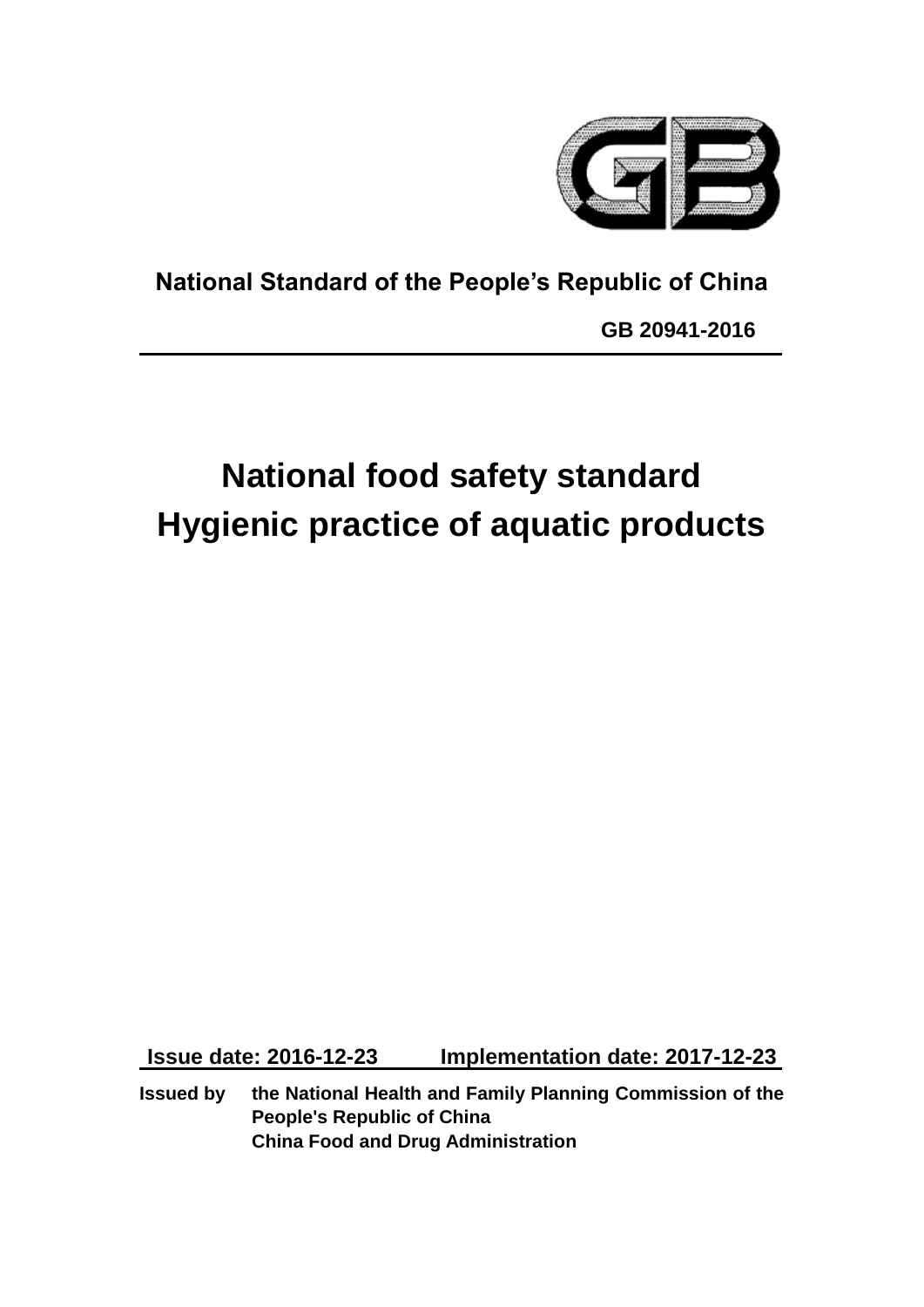## **Foreword**

This standard replaces GB/T 20941-2007 *Good manufacturing practice for fish products processing factory* and GB/T 23871-2009 *Code of hygienic practice for fish and fishery products processing establishment*.

The following main changes have been made with respect to GB/T 20941-2007 and GB/T 23871-2009:

——Standard name is revised as *National food safety standard - Hygienic practice of aquatic products*;

——Standard structure is modified;

——Standard scope is modified;

——Terms and Definitions are modified;

——Requirements of the food safety control in the whole production process of aquatic products such as material, processing, product storage and transportation are emphasized, and major measures to control biological, chemical and physical contamination are established;

——Annex A "Guidelines for microbe monitoring program for processing of aquatic products" is added.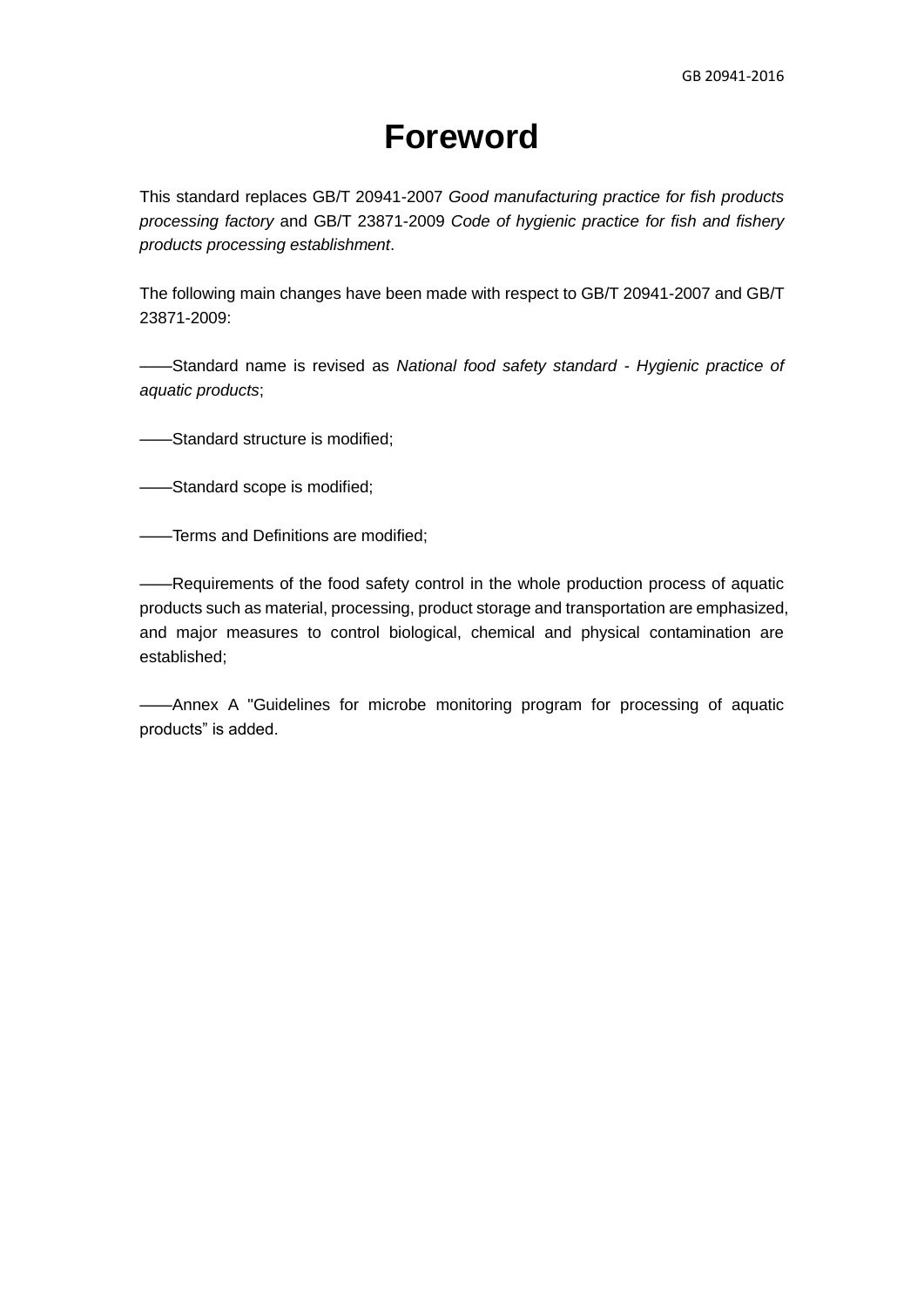## **National food safety standard Hygienic practice of aquatic products**

## **1 Scope**

This standard specifies the basic requirements and management guidelines for sites, facilities and personnel for material purchasing, accepting, processing, packaging, storage and transportation in the production process of aquatic products.

This standard is applicable to the production of aquatic products.

## **2 Terms and definitions**

For the purpose of this standard, the terms and definitions specified in GB 14881-2013 apply.

## **2.1 aquatic products**

Foods processed from fish, shrimps, crabs, cephalopods, shellfish, echinoderms, coelentera, algae and other edible aquatic organisms.

### **2.2 temporary breeding**

Process of breeding live aquatic products in clean water for a period of time.

#### **2.3 shellfish purification**

Process of breeding live shellfish caught in areas meeting fishery water quality standards in natural or artificially cleaned seawater for a period of time to reduce the number of microorganisms in the body.

## **3 Site selection and plant environment**

#### **3.1 Site selection**

Site selection shall meet the requirements of 3.1 in GB 14881-2013.

#### **3.2 Plant environment**

**3.2.1** Plant environment shall meet the requirements of 3.2 in GB 14881-2013.

**3.2.2** Animals not concerned with production and processing shall not be bred in the area.

## **4 Plant room and workshop**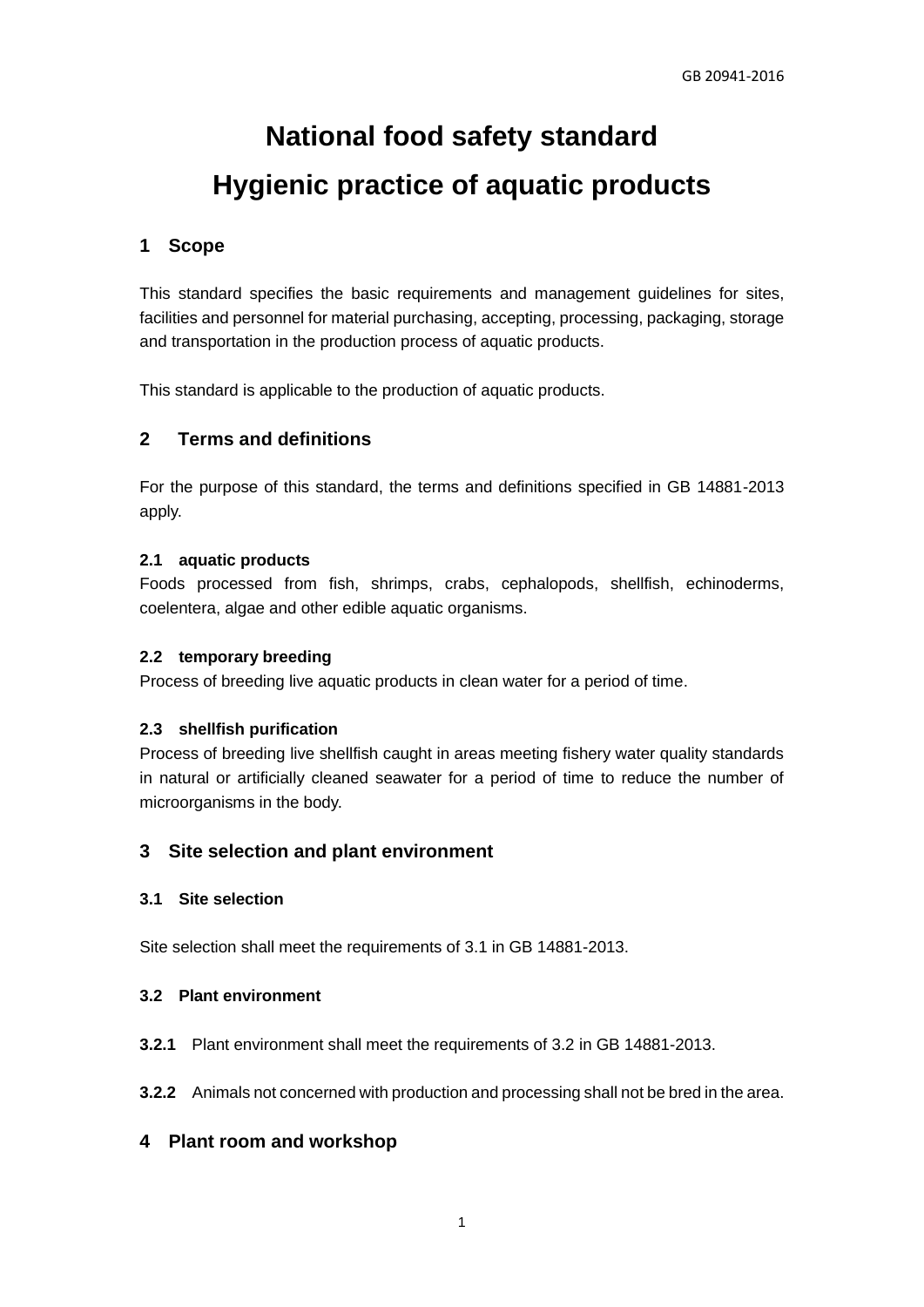They shall meet the relevant requirements of Clause 4 of GB 14881-2013.

## **5 Facilities and equipment**

## **5.1 Facilities**

#### **5.1.1 Water supply facilities**

**5.1.1.1** Water supply facilities shall meet the requirements of 5.1.1 in GB 14881-2013.

**5.1.1.2** The processing water shall be equipped with water purification or disinfection facilities according to the local water quality characteristics and product requirements. If necessary, water storage facilities shall be arranged in non-contaminated areas and these facilities shall be made of non-toxic, odorless, anti-corrosive and non-shedding materials, which are convenient for regular cleaning and disinfection, and they shall be sealed and properly protected to ensure the safety and hygiene of processing water.

#### **5.1.2 Drainage facilities**

Drainage facilities shall meet the requirements of 5.1.2 in GB 14881-2013.

#### **5.1.3 Cleaning and disinfection facilities**

Cleaning and disinfection facilities shall meet the requirements of 5.1.3 in GB 14881-2013.

#### **5.1.4 Waste storage facilities**

**5.1.4.1** Waste storage facilities shall meet the requirements of 5.1.4 in GB 14881-2013.

**5.1.4.2** Waste containers shall be waterproof, corrosion resistant and leak proof. If pipes are used to transport wastes, the installation, maintenance and use of pipes shall not contaminate the product.

#### **5.1.5 Personal sanitary facilities**

Personal sanitary facilities shall meet the requirements of 5.1.5 in GB 14881-2013.

#### **5.1.6 Ventilation facilities**

Ventilation facilities shall meet the requirements of 5.1.6 in GB 14881-2013.

#### **5.1.7 Lighting facilities**

Lighting facilities shall meet the requirements of 5.1.7 in GB 14881-2013.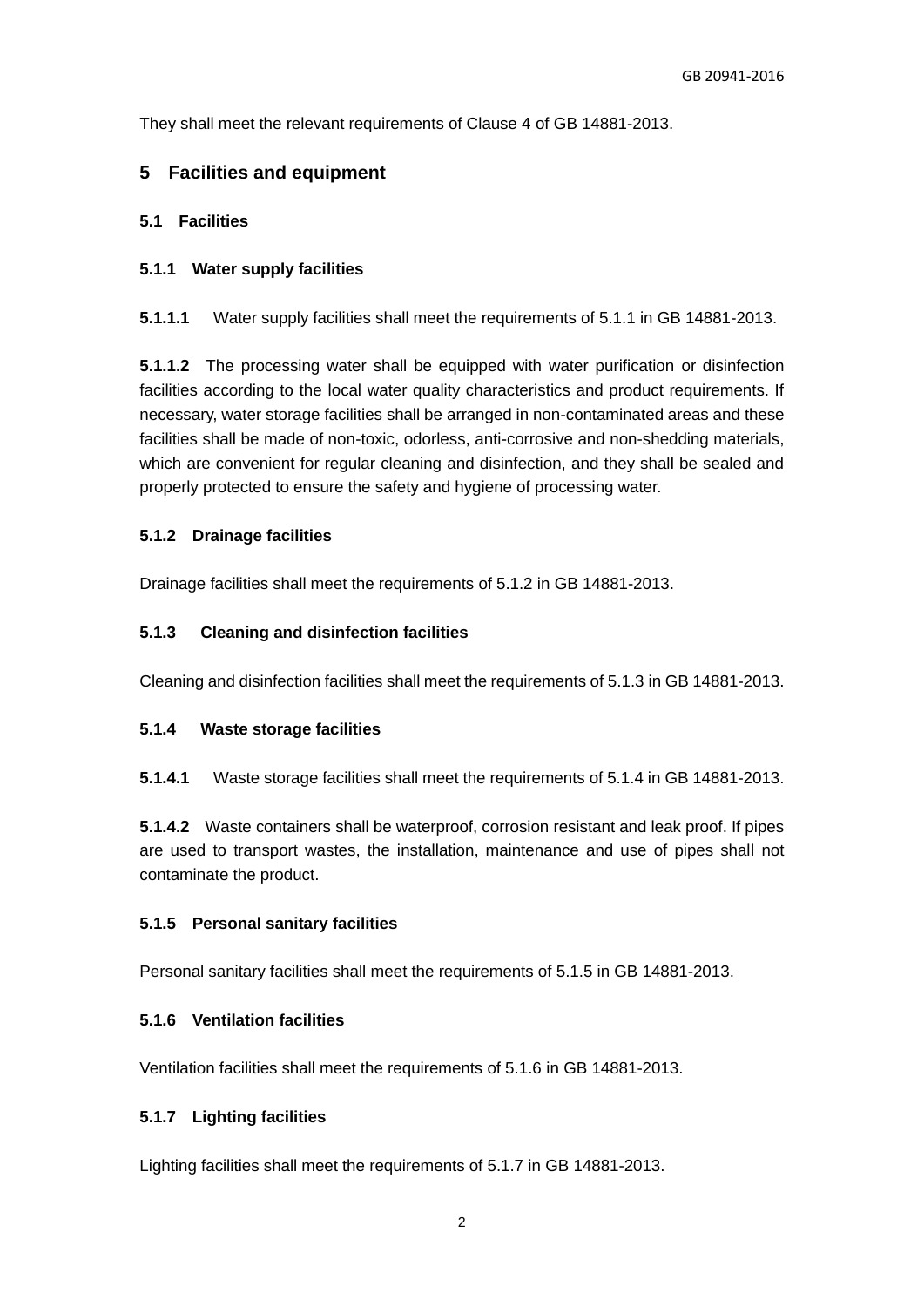## **5.1.8 Storage facilities**

Storage facilities shall meet the requirements of 5.1.8 in GB 14881-2013.

## **5.1.9 Temperature control facilities**

Temperature control facilities shall meet the requirements of 5.1.9 in GB 14881-2013.

## **5.2 Equipment**

## **5.2.1 Production equipment**

## **5.2.1.1 General requirements**

General requirements shall meet the requirements of 5.2.1.1 in GB 14881-2013.

## **5.2.1.2 Materials**

Materials shall meet the requirements of 5.2.1.2 in GB 14881-2013.

## **5.2.1.3 Design**

**5.2.1.3.1** The design shall meet the requirements of 5.2.1.3 in GB 14881-2013.

**5.2.1.3.2** The design and manufacture of equipment, containers and utensils being in contact with aquatic products shall be easy to drain, clean, disinfect and maintain.

**5.2.1.3.3** Equipment and tools shall be smooth to avoid obvious internal corners, humps, gaps or cracks so as to prevent material or dust from sticking.

## **5.2.2 Monitoring equipment**

Monitoring equipment shall meet the requirements of 5.2.2 in GB 14881-2013.

## **5.2.3 Equipment maintenance and repair**

**5.2.3.1** Equipment maintenance and repair shall meet the requirements of 5.2.3 in GB 14881-2013.

**5.2.3.2** The equipment maintenance shall not contaminate the product; after maintenance, the maintenance area shall be cleaned and disinfected; the raw material pretreatment equipment shall be kept free from rust.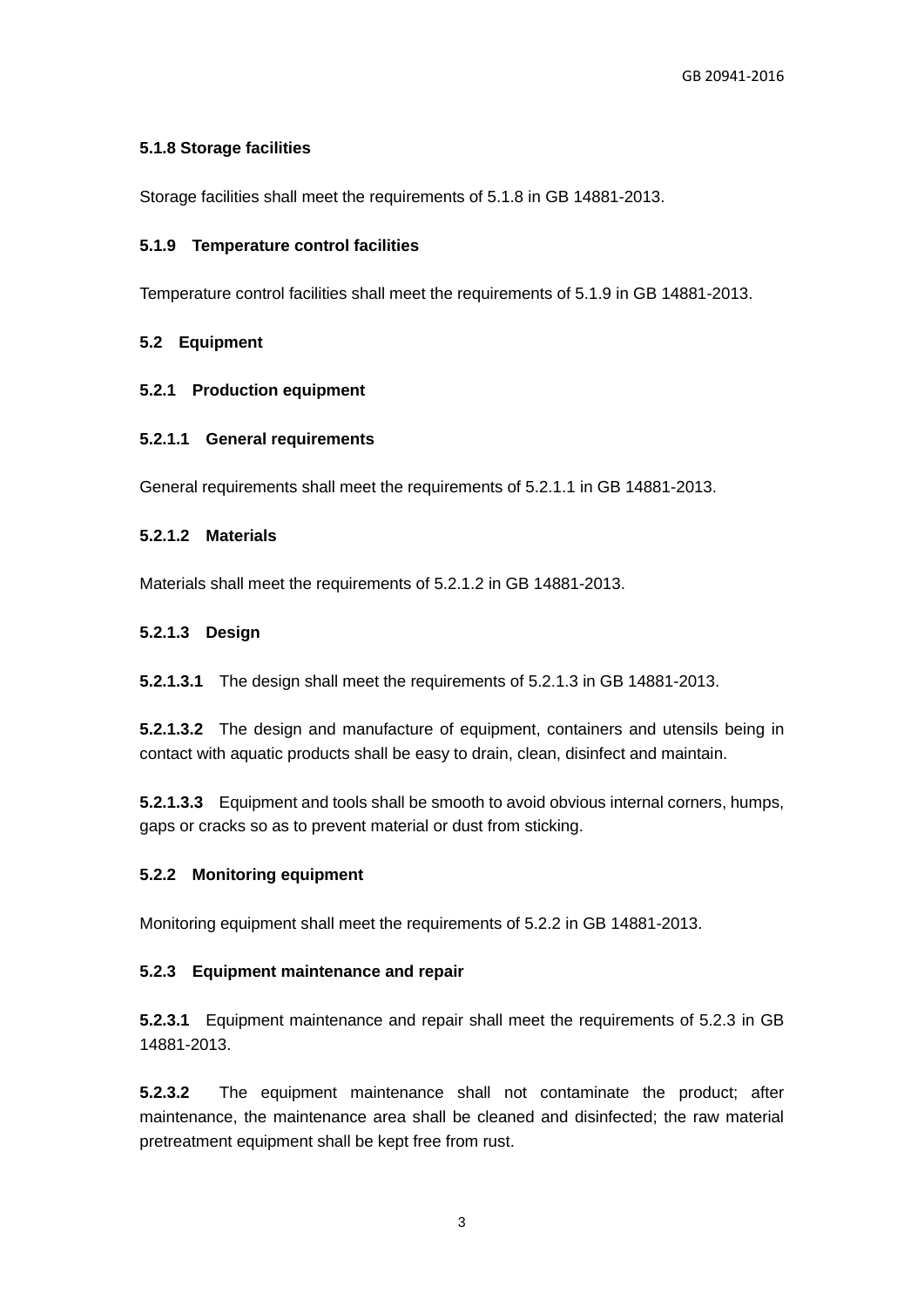## **6 Hygiene management**

### **6.1 Hygiene management system**

**6.1.1** Hygiene management system shall meet the requirements of 6.1 in GB 14881-2013.

**6.1.2** Special containers shall be clearly marked, and material containers at different processing stages shall not be mixed with each other.

## **6.2 Hygiene management for plant and facilities**

They shall meet the requirements of 6.2 in GB 14881-1913.

## **6.3 Health management and hygienic requirements for aquatic products processing personnel**

They shall be in accordance with the requirements of relevant national laws and regulations.

## **6.4 Pest control**

Pest control shall meet the requirements of 6.4 in GB 14881-2013.

### **6.5 Disposal of waste**

**6.5.1** The storage and disposal system of discarded raw materials and packaging materials and wastes such as parasites, shells, sea urchin shells, shrimp guts, sea cucumber calcareous mouths, etc., which are sorted out during processing, shall be formulated and these wastes shall be disposed in a timely and effective manner so as not to contaminate the aquatic products, aquatic products contact surfaces, water supply and the ground.

**6.5.2** Waste location outside the workshop shall be isolated from food processing site to prevent contamination; objectionable odor like stinking smell shall be prevented from escaping and insect pest shall be prevented from breeding.

## **6.6 Management of work clothes**

**6.6.1** Management of work clothes shall meet the requirements of 6.6 in GB 14881-2013.

**6.6.2** Special waterproof work clothes such as gloves, sleeves, aprons, shoes and boots shall be provided.

## **7 Raw materials, food additives and food related products**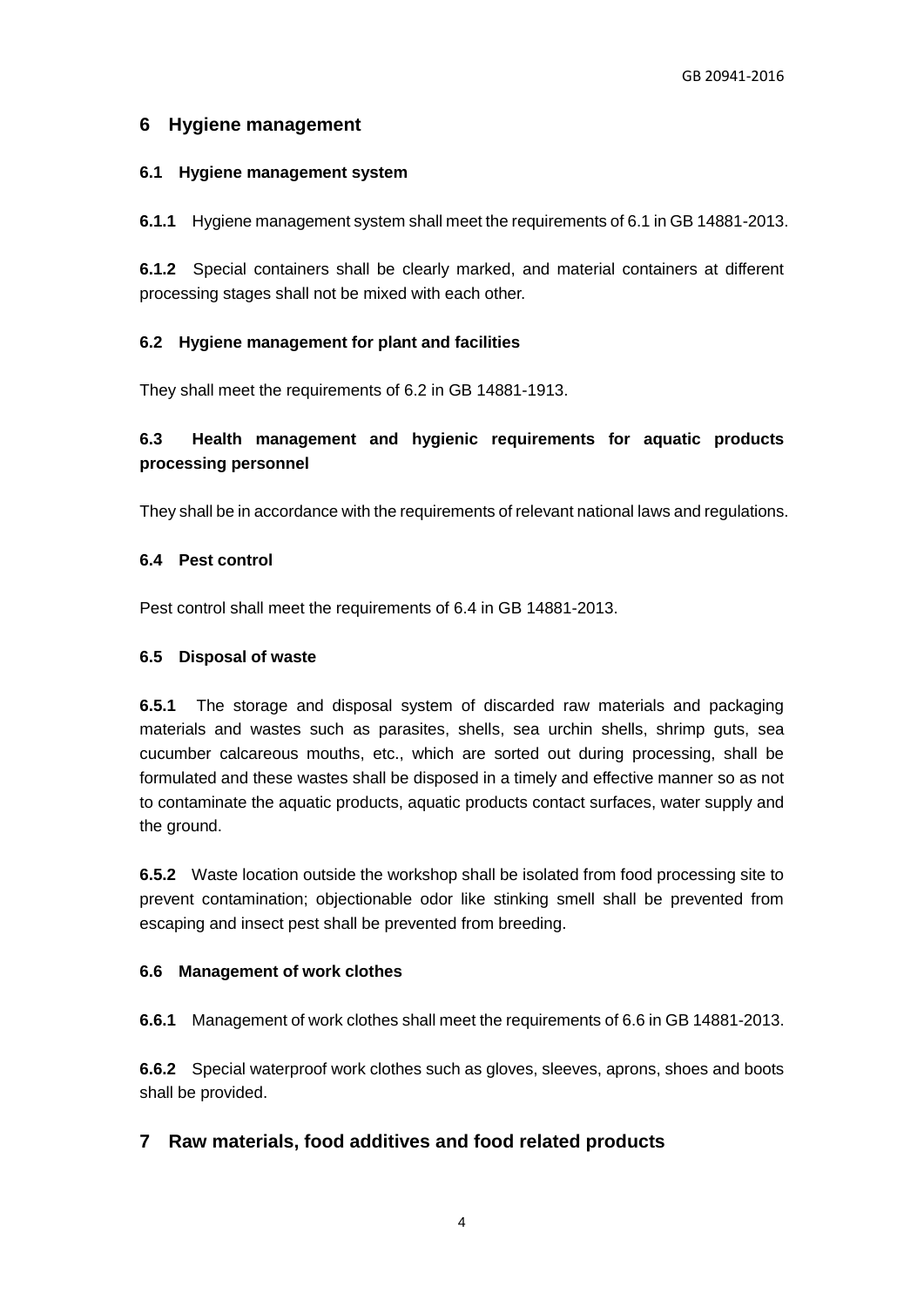## **7.1 General requirements**

General requirements shall meet the requirements of 7.1 in GB 14881-2013.

#### **7.2 Raw materials**

**7.2.1** Raw materials shall meet the requirements of 7.2 in GB 14881-2013.

**7.2.2** All raw materials shall be from waters meeting the requirements of relevant national standards.

**7.2.3** The water quality for temporary breeding and transportation of seawater aquatic products and freshwater aquatic products shall meet the requirements of the relevant national standards.

**7.2.4** The raw materials of animal aquatic products shall meet the requirements of GB 2733, and the raw materials of algae products shall meet the requirements of GB 19643.

**7.2.5** If non-muscle tissues such as viscera, eggs, skin, fins, scales, bones, shells, etc. of aquatic animals are used as raw materials of aquatic products, they shall meet the requirements of GB 2733.

**7.2.6** Dead jaundice, mantis shrimp, river crab and shellfish shall not be used as raw materials for production and processing.

**7.2.7** If necessary, bivalve molluscs shall be subjected to shellfish purification.

**7.2.8** Toxin detection shall be carried out for raw materials of aquatic products with biotoxins such as bivalve molluscs and puffer fish, and these raw materials shall be accepted and treated according to relevant regulations to ensure safety.

**7.2.9** Raw materials for raw aquatic products shall be subjected to pathogenic bacteria, viruses, parasites and eggs inspection.

#### **7.3 Food additives**

**7.3.1** Food additives shall meet the requirements of 7.3 in GB 14881-2013.

**7.3.2** Food additives shall be used according to those specified in GB 2760.

#### **7.4 Food related products**

**7.4.1** Food related products shall meet the relevant requirements of 7.4 in GB 14881- 2013.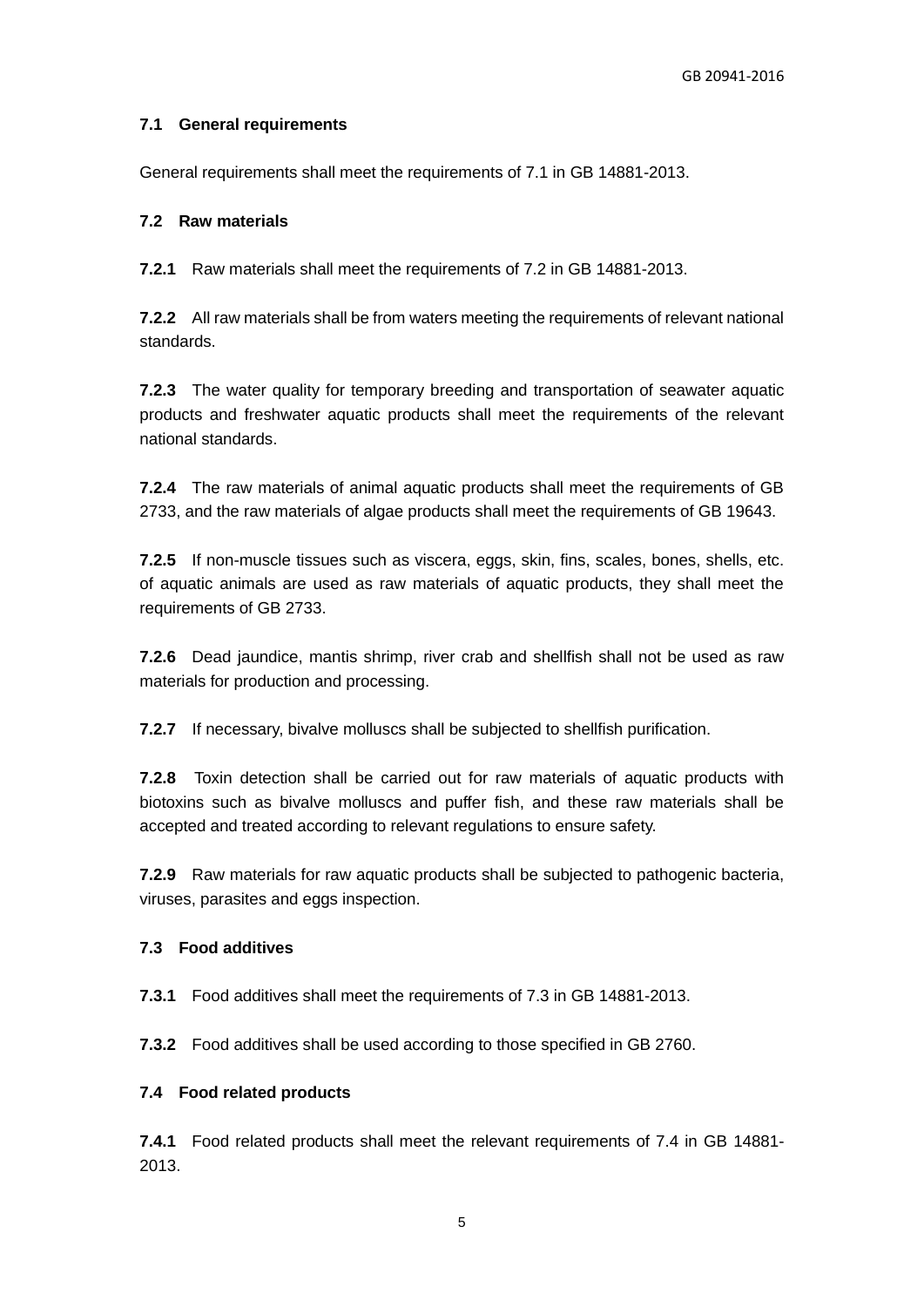**7.4.2** Processing water, ice-making water, thawing water and steam water shall meet the requirements of GB 5749.

**7.4.3** The manufacture, crushing, transportation and storage of ice used in the processing shall be carried out under hygienic conditions; the containers used for containing, transportation and storage shall be easy to clean and avoid contamination.

## **7.5 Others**

Others shall meet the requirements of 7.5 in GB 14881-2013.

## **8 Food safety control in production process**

#### **8.1 Product contamination risk control**

**8.1.1** It shall meet the requirements of 8.1 in GB 14881-2013.

**8.1.2** The quality and safety management system based on hazard analysis shall be established and implemented, and the necessary food safety control measures shall be taken. In the risk assessment of hazards, different process characteristics of aquatic products shall be fully considered to determine the hazard prevention measures and critical control point.

**8.1.3** Raw material pretreatment, freezing, cooking, drying, smoking, salting and other processing processes shall be relatively isolated according to their respective processing techniques and product characteristics to prevent cross-contamination of human flow, logistics and airflow.

**8.1.4** Waste water and waste shall be avoided to cause contamination to raw materials and products.

#### **8.2 Control of biological contamination**

#### **8.2.1 Cleaning and disinfection**

Cleaning and disinfection shall meet the requirements of 8.2.1 in GB 14881-2013.

## **8.2.2 Microbe control in the processing of aquatic products**

#### **8.2.2.1 General requirements**

**8.2.2.1.1** General requirements shall meet the requirements of 8.2.2 in GB 14881-2013.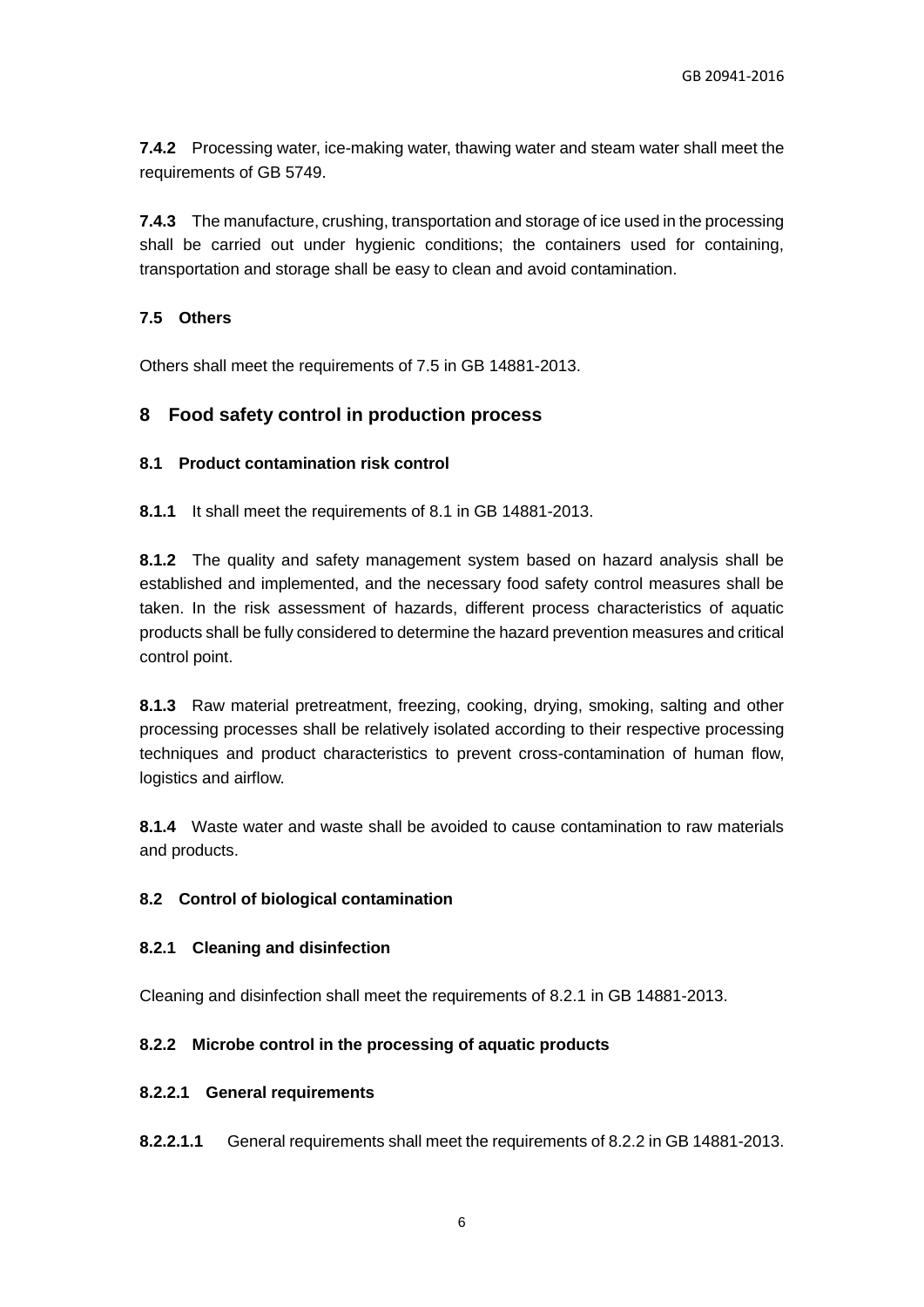**8.2.2.1.2** The plan for microbe monitoring of the environment and production process is determined according to the characteristics of aquatic products and may be implemented by reference of the requirements of Annex A. If necessary, the monitoring procedures for pathogenic bacteria in the processing of aquatic products shall be established.

**8.2.2.1.3** Where there is an abnormality in the monitoring indicators of aquatic products at the end of the production line, the sampling frequency of microbe monitoring in the environment shall be increased, the quantity of sampling points shall be appropriately increased according to the situation, and appropriate corrective measures shall be taken.

**8.2.2.1.4** A temperature indicator shall be installed in the process or place where temperature control is required.

**8.2.2.1.5** The operation in need of steam shall be provided with adequate pressure and steam.

**8.2.2.1.6** The thawing time and temperature of raw materials for aquatic products shall be strictly controlled.

## **8.2.2.2 Microbe control of aquatic products in different processes**

## **8.2.2.2.1 Refrigerated aquatic products**

**8.2.2.2.1.1** Cooling measures shall be provided in processing workshop.

**8.2.2.2.1.2** The processed aquatic products shall be moved to a refrigerated environment as soon as possible, and a temperature indicator shall be provided in the refrigerator.

#### **8.2.2.2.2 Frozen aquatic products**

**8.2.2.2.2.1** The freezing time and temperature shall be determined according to the natural state of the aquatic product such as thickness, shape, production quantity, etc., to ensure that the maximum ice crystal formation zone is passed as soon as possible.

**8.2.2.2.2.2** Adequate cold treatment shall be ensured for raw seafood to kill parasites harmful to human body.

**8.2.2.2.2.3** Where the product is packaged after freezing, the packaging operation shall be carried out in a temperature-controlled environment to ensure that the temperature of the frozen product center is lower than -18℃.

## **8.2.2.2.3 Dried aquatic products**

**8.2.2.2.3.1** The drying process shall be done in a pest-proof and dust-proof manner.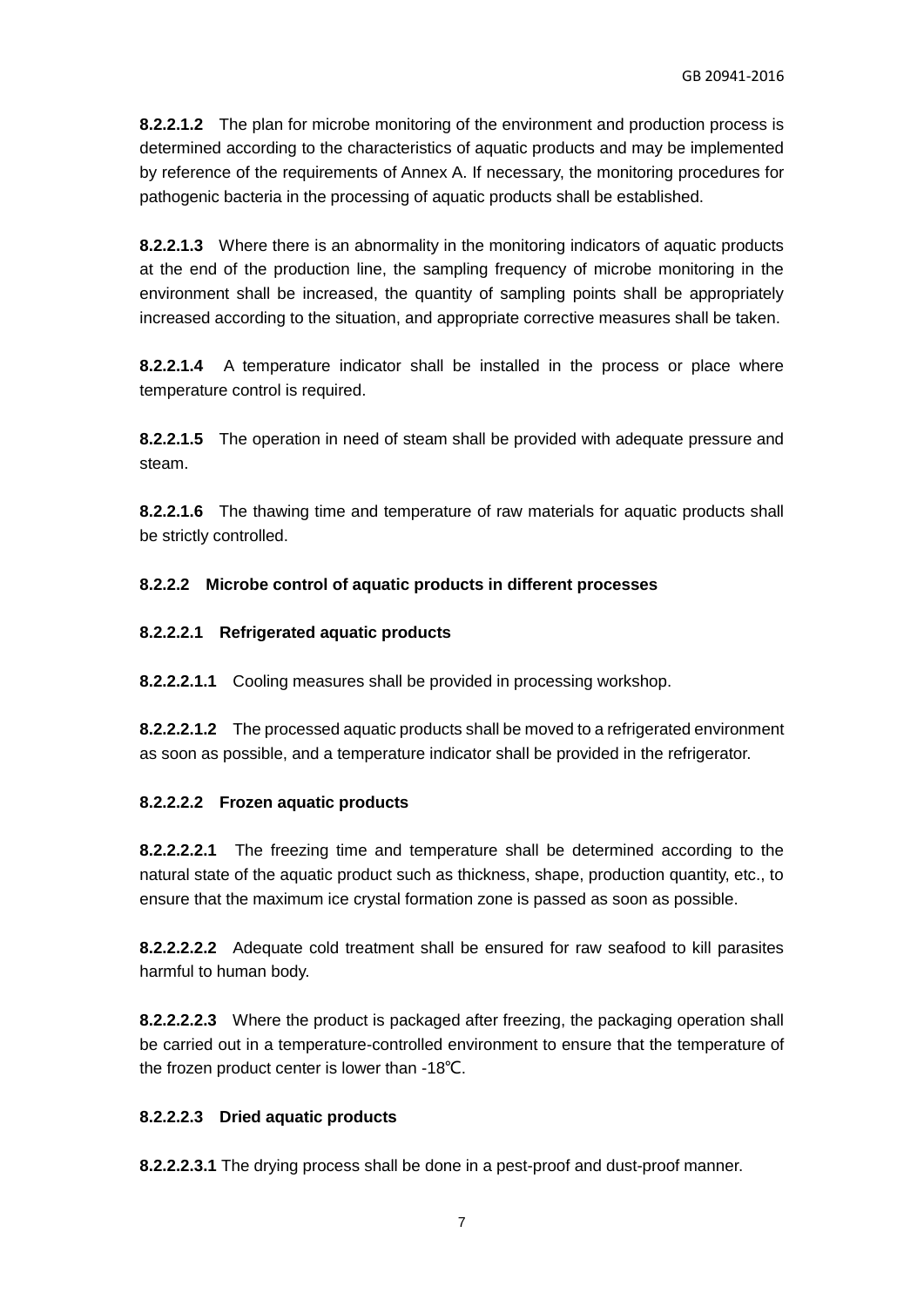**8.2.2.2.3.2** The drying time, drying temperature and ambient humidity of dry products shall be strictly controlled to ensure that the water activity of dry products is within safe limits.

#### **8.2.2.2.4 Pickled aquatic products**

**8.2.2.2.4.1** Appropriate salinity shall be provided for the production of pickled products to prevent the proliferation of non-halophilic bacteria.

**8.2.2.2.4.2** Installations preventing the infestation of mosquitoes and flies shall be provided.

#### **8.2.2.2.5 Canned aquatic products**

Adequate sterilization temperature and time shall be ensured.

#### **8.3 Control of chemical contamination**

**8.3.1** It shall meet the requirements of 8.3 in GB 14881-2013.

**8.3.2** The cleaning and disinfection plan shall be formulated according to the characteristics of different types of aquatic products, and shall be implemented by designated personnel. The detergents and disinfectants used shall respectively comply with the requirements of GB 14930.1 and GB 14930.2.

**8.3.3** There shall be no disinfectant residue on the contact surface of aquatic products.

**8.3.4** Packaging materials in contact with aquatic products shall comply with the corresponding standards to prevent the migration of harmful substances to food so as to ensure human health.

#### **8.4 Control of physical contamination**

It shall meet the requirements of 8.4 in GB 14881-2013.

#### **8.5 Packaging**

**8.5.1** Packaging shall meet the requirements of 8.5 in GB 14881-2013.

**8.5.2** Packaging materials for frozen aquatic products shall be selected from materials with low temperature resistance and good water resistance.

**8.5.3** The tanks of canned aquatic products shall be made of corrosion-resistant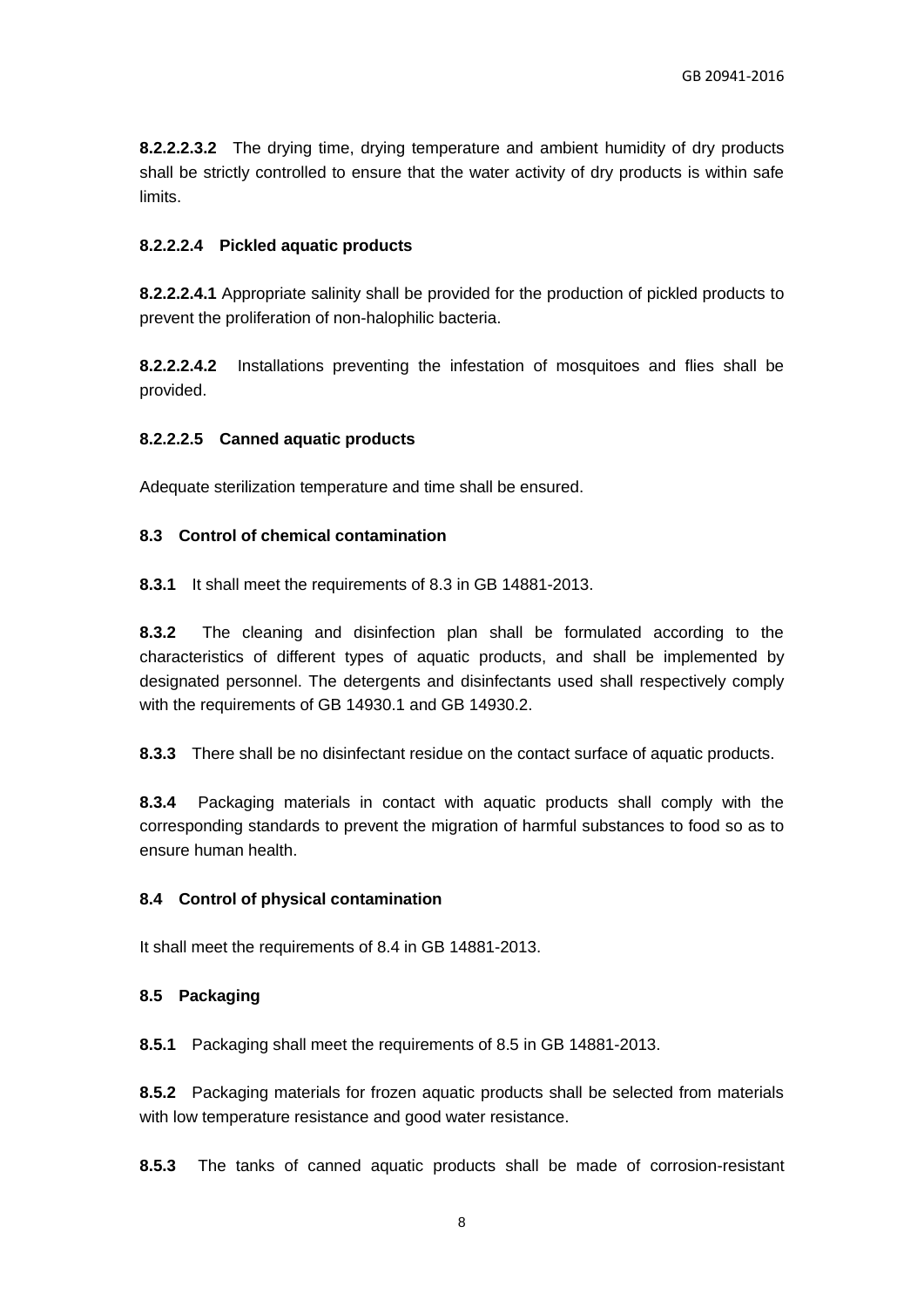materials.

## **9 Inspection**

The inspection shall meet the relevant requirements of Clause 9 in GB 14881-2013.

## **10 Storage and transportation of aquatic products**

#### **10.1 General requirements**

General requirements shall meet the relevant requirements of Clause 10 in GB 14881- 2013.

#### **10.2 Storage**

**10.2.1** The goods in warehouse shall be kept at a certain distance from the wall, the ground and the ceiling, stored separately and clearly marked.

**10.2.2** The storage warehouse shall be kept clean and tidy and meet the food hygiene requirements.

**10.2.3** The temperature and humidity of the storage warehouse shall meet the requirements of product characteristics. The temperature of refrigerating room shall be maintained at 0℃~4℃. The temperature of frozen room shall be controlled below -18℃.

#### **10.3 Transportation**

During transportation, insulation or cooling measures shall be provided for refrigerated aquatic products and frozen aquatic products, and the transportation time and temperature fluctuations shall be minimized.

#### **11 Product recall management**

Product recall management shall meet the relevant requirements of Clause 11 in GB 14881-2013.

## **12 Training**

Training shall meet the relevant requirements of Clause 12 in GB 14881-2013.

#### **13 Management system and personnel**

Management system and personnel shall meet the relevant requirements of Clause 13 in GB 14881-2013.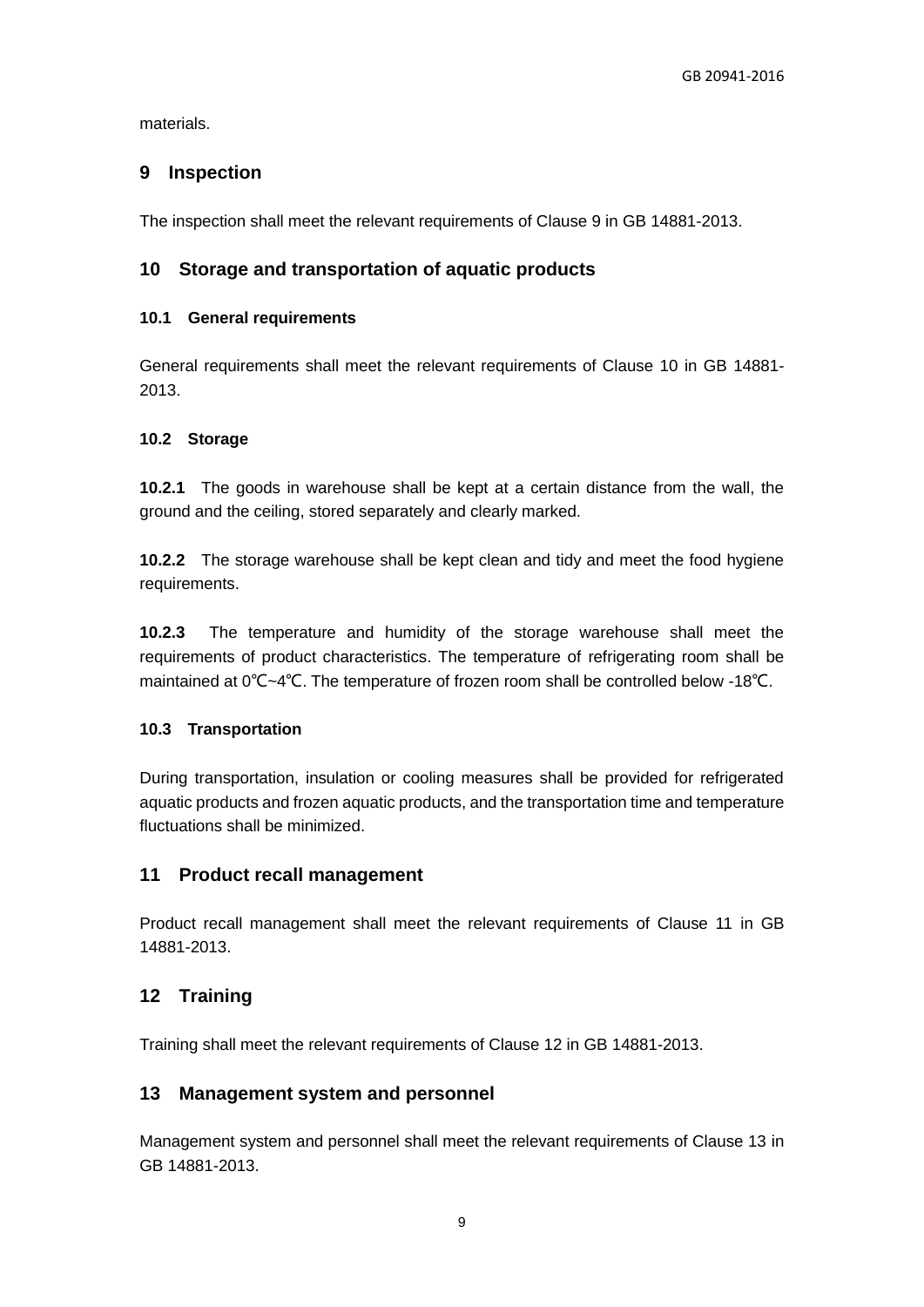## **14 Record and document management**

Record and document management shall meet the relevant requirements of Clause 14 in GB 14881-2013.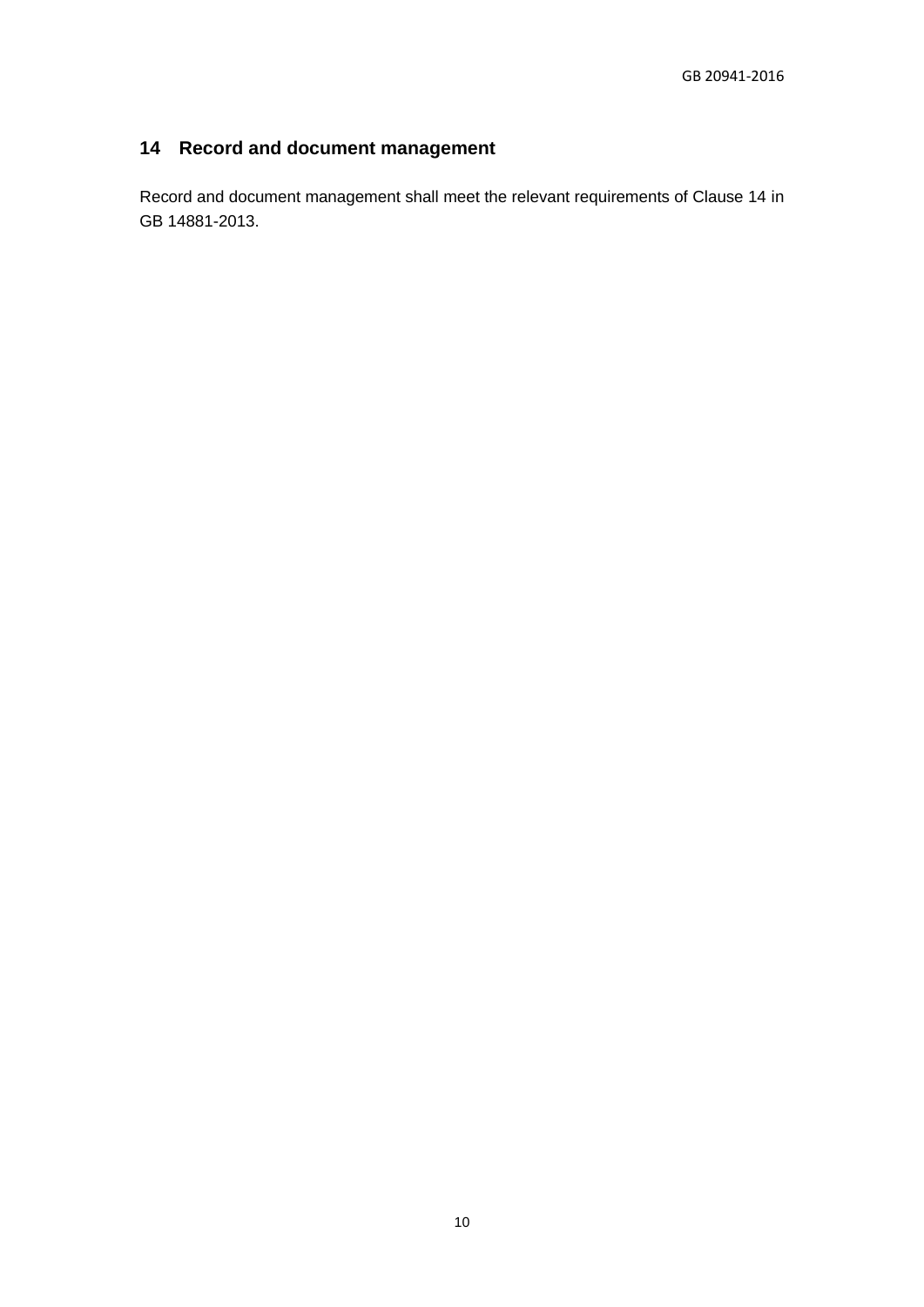## **Annex A**

# **Guidelines for microbe monitoring program for processing of aquatic products**

**A.1** See Table A.1 for the microbe monitoring for processing of aquatic products.

| <b>Monitoring item</b>                     |                                                                                                          | <b>Suggested</b>                                                                                                                                                                                      | <b>Suggested</b>                                                   | <b>Suggested</b>                                                                      | <b>Suggested</b>                                                                                                          |
|--------------------------------------------|----------------------------------------------------------------------------------------------------------|-------------------------------------------------------------------------------------------------------------------------------------------------------------------------------------------------------|--------------------------------------------------------------------|---------------------------------------------------------------------------------------|---------------------------------------------------------------------------------------------------------------------------|
|                                            |                                                                                                          | sampling                                                                                                                                                                                              | monitored                                                          | monitoring                                                                            | monitoring                                                                                                                |
|                                            |                                                                                                          | points <sup>a</sup>                                                                                                                                                                                   | microbe b                                                          | frequency <sup>c</sup>                                                                | index limit                                                                                                               |
| Microbe<br>monitoring<br>in<br>environment | Contact<br>surface<br>of<br>aquatic<br>products                                                          | Hands,<br>work<br>clothes, gloves<br>of<br>food<br>processing<br>personnel,<br>conveying belt,<br>tools<br>and<br>instruments<br>and surfaces of<br>other<br>equipment<br>directly<br>contacting food | Aerobic<br>bacteria count,<br>coliform<br>bacteria, etc.           | After<br>cleaning<br>and<br>disinfection, the<br>cleaning effect<br>shall be verified | Monitoring<br>index<br>limit<br>is<br>determined<br>in.<br>combination<br>with<br>actual<br>situation<br>οf<br>production |
|                                            | Contact<br>surface<br>adjacent to<br>aquatic<br>products or<br>aquatic<br>products<br>contact<br>surface | External<br>surface<br>οf<br>equipment,<br>support<br>surface, contact<br>surfaces<br>οf<br>control<br>panel<br>and part car                                                                          | Aerobic<br>bacteria count,<br>coliform<br>bacteria, etc.           | Every<br>two<br>weeks or every<br>month                                               | Monitoring<br>index<br>limit<br>is<br>determined<br>in<br>combination<br>with<br>actual<br>situation<br>οf<br>production  |
|                                            | Ambient air<br>in<br>processing<br>area                                                                  | Position<br>close<br>exposed<br>to<br>product                                                                                                                                                         | Aerobic<br>bacteria count,<br>yeast and mold,<br>etc. <sup>d</sup> | Every<br>week.<br>every<br>two<br>weeks or every<br>month                             | Monitoring<br>index<br>limit<br>is<br>determined<br>in.<br>combination<br>with<br>actual<br>situation<br>οf<br>production |
| Microbe monitoring during<br>processing    |                                                                                                          | Process<br>product whose                                                                                                                                                                              | Microbe<br>indicators<br>for                                       | The<br>product<br>produced in the                                                     | Monitoring<br>index<br>limit<br>is                                                                                        |

|  | Table A.1 Microbe monitoring requirements for processing of aquatic products |  |  |  |
|--|------------------------------------------------------------------------------|--|--|--|
|--|------------------------------------------------------------------------------|--|--|--|